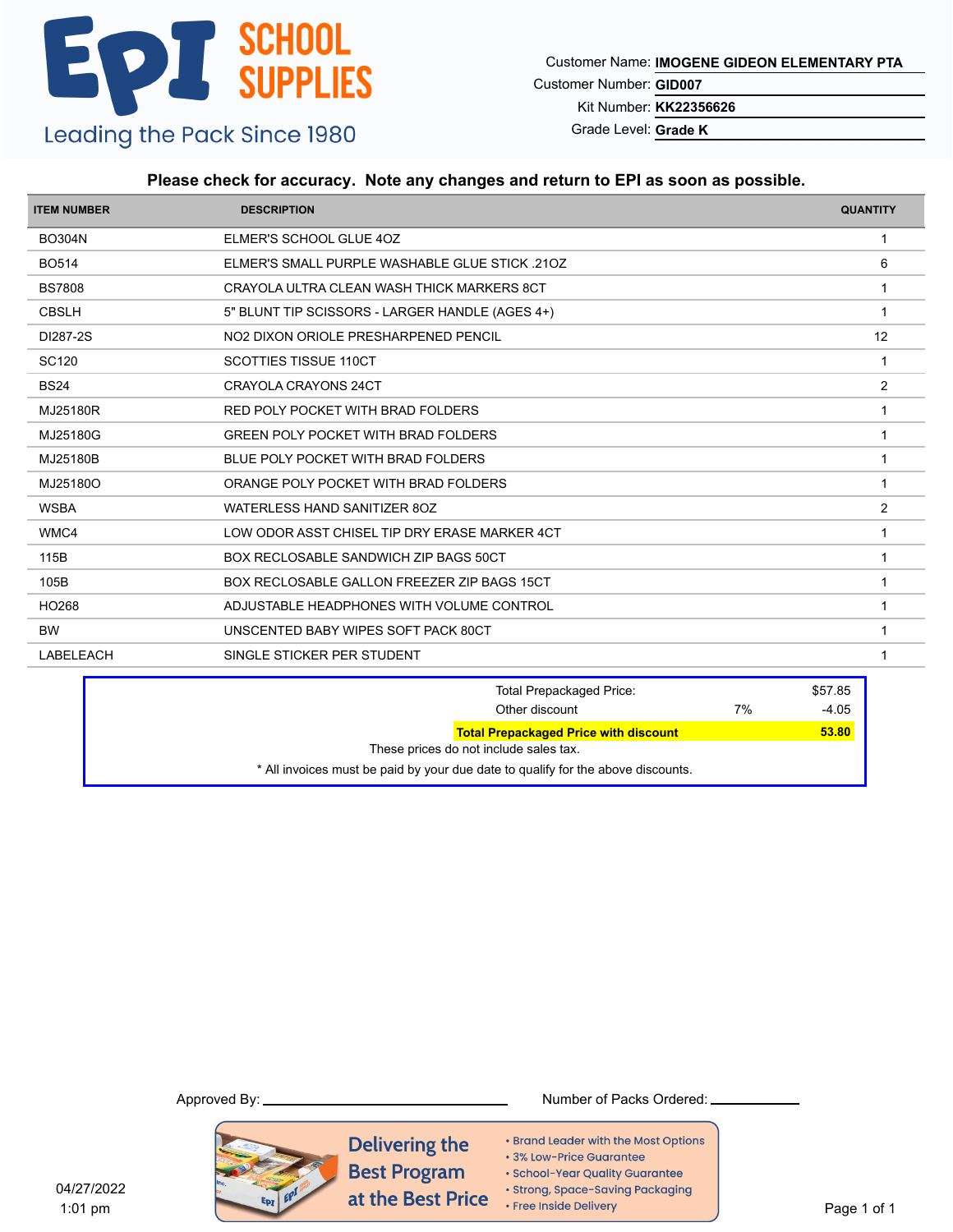Customer Name: **IMOGENE GIDEON ELEMENTARY PTA**

Customer Number: **GID007**

Kit Number: **KK22356629**

Grade Level: **Grade 1 - Boys**

### **Please check for accuracy. Note any changes and return to EPI as soon as possible.**

| <b>ITEM NUMBER</b> | <b>DESCRIPTION</b>                               | <b>QUANTITY</b> |
|--------------------|--------------------------------------------------|-----------------|
| EP09956            | MARBLE STORY COMP BOOK RED BASELINE 100CT        | $\mathbf{1}$    |
| CRS24              | <b>COLORATIONS CRAYONS 24CT</b>                  | $\overline{1}$  |
| WMC4               | LOW ODOR ASST CHISEL TIP DRY ERASE MARKER 4CT    | $\overline{1}$  |
| EP2525             | PINK BEVEL ERASER (LATEX FREE)                   | 2               |
| MJ25180            | ASSORTED POLY POCKET WITH BRAD FOLDERS           | $\overline{c}$  |
| 20120              | ASSORTED POCKET AND BRAD FOLDER                  | 3               |
| <b>MCWG</b>        | <b>COLORATION WASHABLE GLUE 40Z</b>              | $\mathbf 1$     |
| <b>GSS</b>         | COLORATIONS PURPLE SMALL WASH GLUE STICK 320Z    | 6               |
| <b>WSB</b>         | WATERLESS HAND SANITIZER 80Z WITH PUMP           | $\overline{1}$  |
| <b>CMB</b>         | COLORATIONS WASHABLE BROAD TIP MARKERS 8CT BOX   | $\overline{1}$  |
| 26141              | 1SUB WIDE RULED SPIRAL ASST NOTEBOOK 70CT        | 1               |
| SG8000             | <b>COLORATIONS WATERCOLORS 8CT</b>               | $\mathbf 1$     |
| 25334              | 8.5X11 1/2" RULED RED BL TABLET 40CT             | 2               |
| 25360              | 8.5X11 1/2" RULED RED BL STORY TABLET 40CT       | 2               |
| FC12132S           | NO2 PRESHARPENED YELLOW PENCIL (LATEX FREE)      | 12              |
| <b>RG546</b>       | ASST PLASTIC SCHOOL BOX 8.5X5.75X2.5             | -1              |
| <b>CSSLH</b>       | POINTED TIP 5" SCISSORS- LARGER HANDLE (AGES 4+) | $\overline{1}$  |
| 39170              | <b>FACIAL TISSUE 100CT</b>                       | 2               |
| HO228              | SENTRY WIND-UPS STEREO EARBUDS W/CASE            | 1               |
| 102B               | BOX OF RECLOSABLE QUART ZIP BAGS 25CT            | $\overline{1}$  |
| <b>LABELEACH</b>   | SINGLE STICKER PER STUDENT                       | 1               |

| <b>Total Prepackaged Price:</b><br>Other discount                                      | 7% | \$57.00<br>$-3.99$ |
|----------------------------------------------------------------------------------------|----|--------------------|
| <b>Total Prepackaged Price with discount</b><br>These prices do not include sales tax. |    | 53.01              |
| * All invoices must be paid by your due date to qualify for the above discounts.       |    |                    |

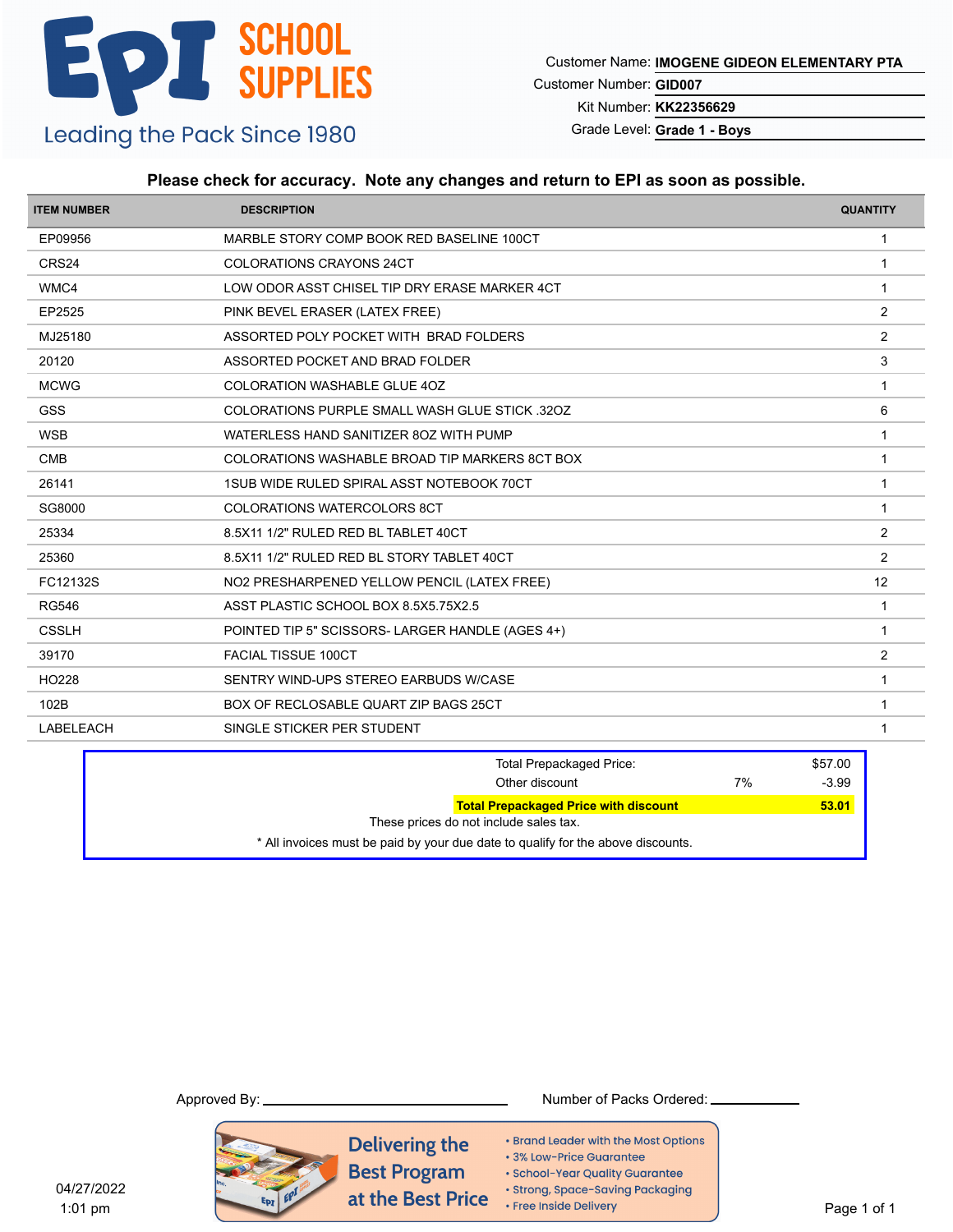Customer Name: **IMOGENE GIDEON ELEMENTARY PTA**

Customer Number: **GID007**

Kit Number: **KK22384225**

Grade Level: **Grade 1 - Girls**

### **Please check for accuracy. Note any changes and return to EPI as soon as possible.**

| <b>ITEM NUMBER</b> | <b>DESCRIPTION</b>                                    | <b>QUANTITY</b> |
|--------------------|-------------------------------------------------------|-----------------|
| EP09956            | MARBLE STORY COMP BOOK RED BASELINE 100CT             | $\mathbf{1}$    |
| CRS24              | <b>COLORATIONS CRAYONS 24CT</b>                       | $\overline{1}$  |
| WMC4               | LOW ODOR ASST CHISEL TIP DRY ERASE MARKER 4CT         | $\overline{1}$  |
| EP2525             | PINK BEVEL ERASER (LATEX FREE)                        | 2               |
| MJ25180            | ASSORTED POLY POCKET WITH BRAD FOLDERS                | 2               |
| 20120              | ASSORTED POCKET AND BRAD FOLDER                       | 3               |
| <b>MCWG</b>        | <b>COLORATION WASHABLE GLUE 40Z</b>                   |                 |
| GSS                | <b>COLORATIONS PURPLE SMALL WASH GLUE STICK .32OZ</b> | 6               |
| <b>WSBA</b>        | WATERLESS HAND SANITIZER 80Z                          | $\mathbf 1$     |
| <b>CMB</b>         | COLORATIONS WASHABLE BROAD TIP MARKERS 8CT BOX        | 1               |
| 26141              | 1SUB WIDE RULED SPIRAL ASST NOTEBOOK 70CT             | 1               |
| SG8000             | <b>COLORATIONS WATERCOLORS 8CT</b>                    | $\overline{1}$  |
| 25334              | 8.5X11 1/2" RULED RED BL TABLET 40CT                  | 2               |
| 25360              | 8.5X11 1/2" RULED RED BL STORY TABLET 40CT            | 2               |
| FC12132S           | NO2 PRESHARPENED YELLOW PENCIL (LATEX FREE)           | 12              |
| <b>RG546</b>       | ASST PLASTIC SCHOOL BOX 8.5X5.75X2.5                  | 1               |
| <b>CSSLH</b>       | POINTED TIP 5" SCISSORS- LARGER HANDLE (AGES 4+)      | -1              |
| 39170              | <b>FACIAL TISSUE 100CT</b>                            | $\overline{c}$  |
| HO228              | SENTRY WIND-UPS STEREO EARBUDS W/CASE                 | $\overline{1}$  |
| 103B               | BOX OF RECLOSABLE GALLON ZIP BAGS 20CT                | -1              |
| <b>LABELEACH</b>   | SINGLE STICKER PER STUDENT                            | 1               |

| <b>Total Prepackaged Price:</b><br>Other discount                                | 7% | \$55.06<br>$-3.85$ |
|----------------------------------------------------------------------------------|----|--------------------|
| <b>Total Prepackaged Price with discount</b>                                     |    | 51.21              |
| These prices do not include sales tax.                                           |    |                    |
| * All invoices must be paid by your due date to qualify for the above discounts. |    |                    |

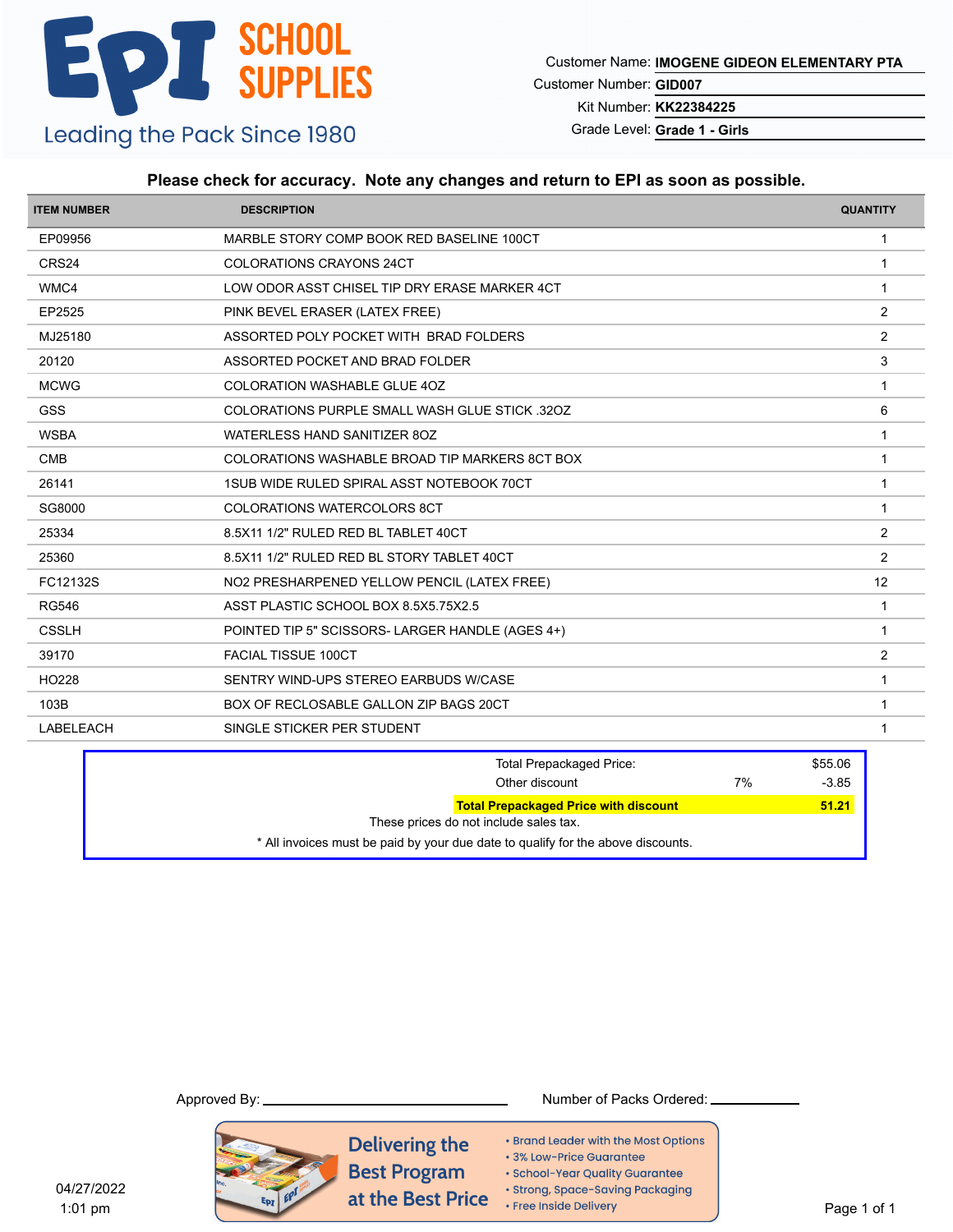Customer Name: **IMOGENE GIDEON ELEMENTARY PTA**

Customer Number: **GID007**

Kit Number: **KK22356630**

Grade Level: **Grade 2 - Boys**

### **Please check for accuracy. Note any changes and return to EPI as soon as possible.**

| <b>ITEM NUMBER</b> | <b>DESCRIPTION</b>                              | <b>QUANTITY</b> |
|--------------------|-------------------------------------------------|-----------------|
| <b>BS24</b>        | CRAYOLA CRAYONS 24CT                            | 2               |
| SN80001            | EXPO BLACK DRY ERASE CHISEL TIP MARKER 1EA      | 4               |
| EP2525             | PINK BEVEL ERASER (LATEX FREE)                  | $\overline{2}$  |
| MJ25180G           | <b>GREEN POLY POCKET WITH BRAD FOLDERS</b>      | $\mathbf{1}$    |
| MJ25180R           | RED POLY POCKET WITH BRAD FOLDERS               | 1               |
| MJ25180Y           | YELLOW POLY POCKET WITH BRAD FOLDERS            | -1              |
| MJ25180B           | BLUE POLY POCKET WITH BRAD FOLDERS              | 1               |
| <b>BO514</b>       | ELMER'S SMALL PURPLE WASHABLE GLUE STICK .210Z  | 6               |
| <b>WSBA</b>        | WATERLESS HAND SANITIZER 8OZ                    | 2               |
| 26141NPG           | 1SUB WIDE RULED SPIRAL NON PERF GREEN 70CT      | 1               |
| 26141NPR           | 1SUB WIDE RULED SPIRAL NON PERF RED 70CT        | $\mathbf 1$     |
| 26141NPY           | 1SUB WIDE RULED SPIRAL NON PERF YELLOW 70CT     | $\mathbf 1$     |
| 26141NPB           | 1SUB WIDE RULED SPIRAL NON PERF BLUE 70CT       | $\overline{1}$  |
| DI287NO2           | NO2 DIXON ORIOLE PENCIL (LATEX FREE)            | 12              |
| EP617              | 7.25X10.25 CLEAR TOP PENCIL BAG W/GROMMETS      | $\overline{1}$  |
| <b>CBSLH</b>       | 5" BLUNT TIP SCISSORS - LARGER HANDLE (AGES 4+) | 1               |
| 39170              | <b>FACIAL TISSUE 100CT</b>                      | $\overline{1}$  |
| <b>BS7808</b>      | CRAYOLA ULTRA CLEAN WASH THICK MARKERS 8CT      | $\mathbf 1$     |
| FC83720            | <b>REG. PENCIL SHARPENER W/ RECEPTACLE</b>      | $\overline{1}$  |
| 105B               | BOX RECLOSABLE GALLON FREEZER ZIP BAGS 15CT     | 1               |
| <b>LABELEACH</b>   | SINGLE STICKER PER STUDENT                      | $\mathbf 1$     |
|                    |                                                 |                 |

| <b>Total Prepackaged Price:</b><br>Other discount                                      | 7% | \$54.67<br>$-3.83$ |
|----------------------------------------------------------------------------------------|----|--------------------|
| <b>Total Prepackaged Price with discount</b><br>These prices do not include sales tax. |    | 50.84              |
| * All invoices must be paid by your due date to qualify for the above discounts.       |    |                    |

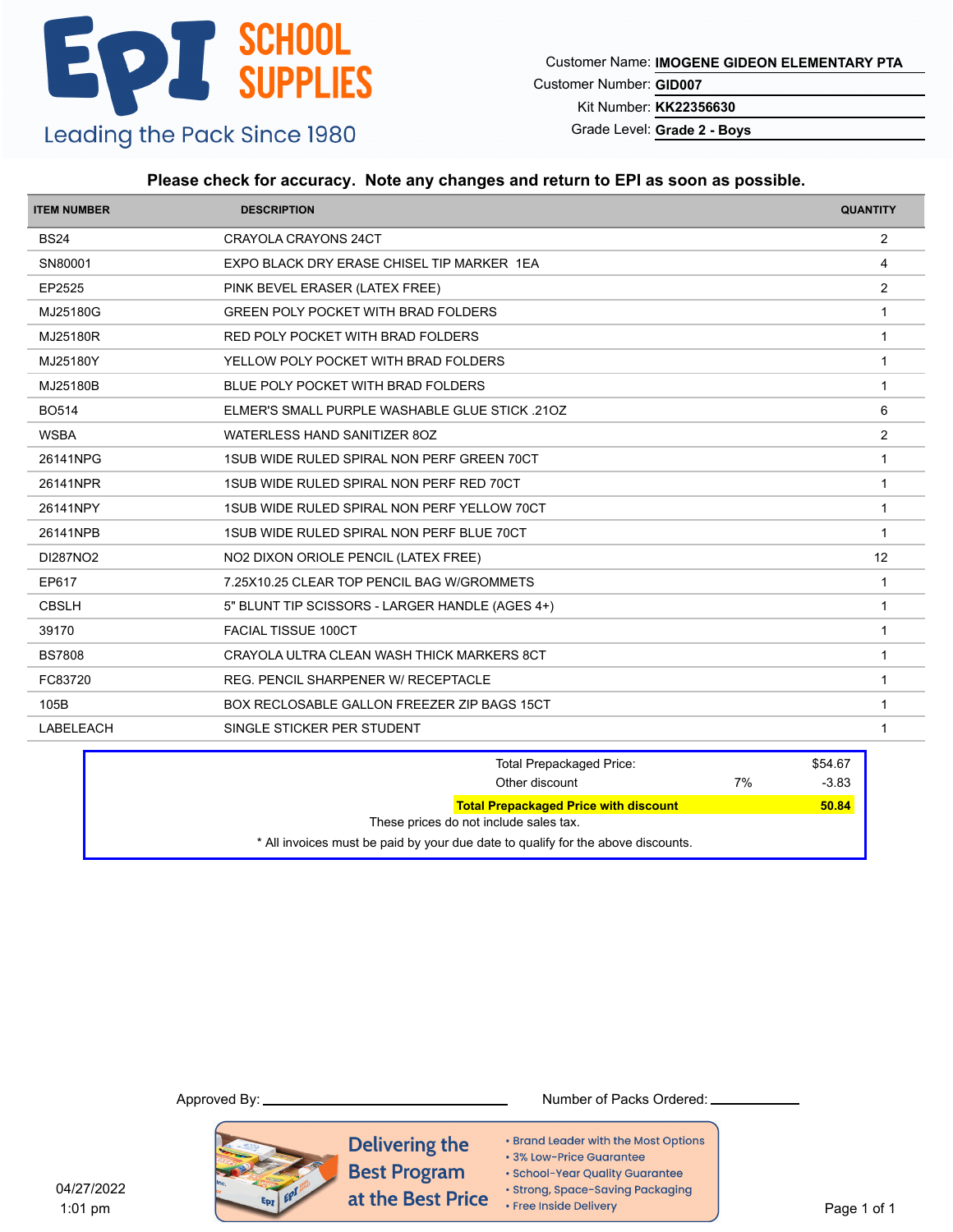Customer Name: **IMOGENE GIDEON ELEMENTARY PTA**

Customer Number: **GID007**

Kit Number: **KK22369320**

Grade Level: **Grade 2 - Girls**

### **Please check for accuracy. Note any changes and return to EPI as soon as possible.**

| <b>ITEM NUMBER</b> | <b>DESCRIPTION</b>                              | <b>QUANTITY</b> |
|--------------------|-------------------------------------------------|-----------------|
| <b>BS24</b>        | <b>CRAYOLA CRAYONS 24CT</b>                     | $\overline{2}$  |
| SN80001            | EXPO BLACK DRY ERASE CHISEL TIP MARKER 1EA      | 4               |
| EP2525             | PINK BEVEL ERASER (LATEX FREE)                  | 2               |
| MJ25180G           | <b>GREEN POLY POCKET WITH BRAD FOLDERS</b>      | $\mathbf 1$     |
| MJ25180R           | RED POLY POCKET WITH BRAD FOLDERS               | $\overline{1}$  |
| MJ25180Y           | YELLOW POLY POCKET WITH BRAD FOLDERS            | 1               |
| MJ25180B           | BLUE POLY POCKET WITH BRAD FOLDERS              | 1               |
| <b>BO514</b>       | ELMER'S SMALL PURPLE WASHABLE GLUE STICK .210Z  | 6               |
| <b>WSB</b>         | WATERLESS HAND SANITIZER 80Z WITH PUMP          | 2               |
| 26141NPG           | 1SUB WIDE RULED SPIRAL NON PERF GREEN 70CT      | $\overline{1}$  |
| 26141NPR           | 1SUB WIDE RULED SPIRAL NON PERF RED 70CT        | $\mathbf 1$     |
| 26141NPB           | 1SUB WIDE RULED SPIRAL NON PERF BLUE 70CT       | $\mathbf 1$     |
| 26141NPY           | 1SUB WIDE RULED SPIRAL NON PERF YELLOW 70CT     | $\overline{1}$  |
| DI287NO2           | NO2 DIXON ORIOLE PENCIL (LATEX FREE)            | 12              |
| EP617              | 7.25X10.25 CLEAR TOP PENCIL BAG W/GROMMETS      | $\overline{1}$  |
| <b>CBSLH</b>       | 5" BLUNT TIP SCISSORS - LARGER HANDLE (AGES 4+) | $\overline{1}$  |
| 39170              | <b>FACIAL TISSUE 100CT</b>                      | 1               |
| <b>BS7808</b>      | CRAYOLA ULTRA CLEAN WASH THICK MARKERS 8CT      | $\overline{1}$  |
| FC83720            | REG. PENCIL SHARPENER W/ RECEPTACLE             | $\overline{1}$  |
| 104B               | BOX OF RECLOSEABLE QUART FREEZER ZIP BAG 20CT   | -1              |
| <b>LABELEACH</b>   | SINGLE STICKER PER STUDENT                      | 1               |

| <b>Total Prepackaged Price:</b><br>Other discount                                | 7% | \$57.65<br>$-4.04$ |
|----------------------------------------------------------------------------------|----|--------------------|
| <b>Total Prepackaged Price with discount</b>                                     |    | 53.61              |
| These prices do not include sales tax.                                           |    |                    |
| * All invoices must be paid by your due date to qualify for the above discounts. |    |                    |

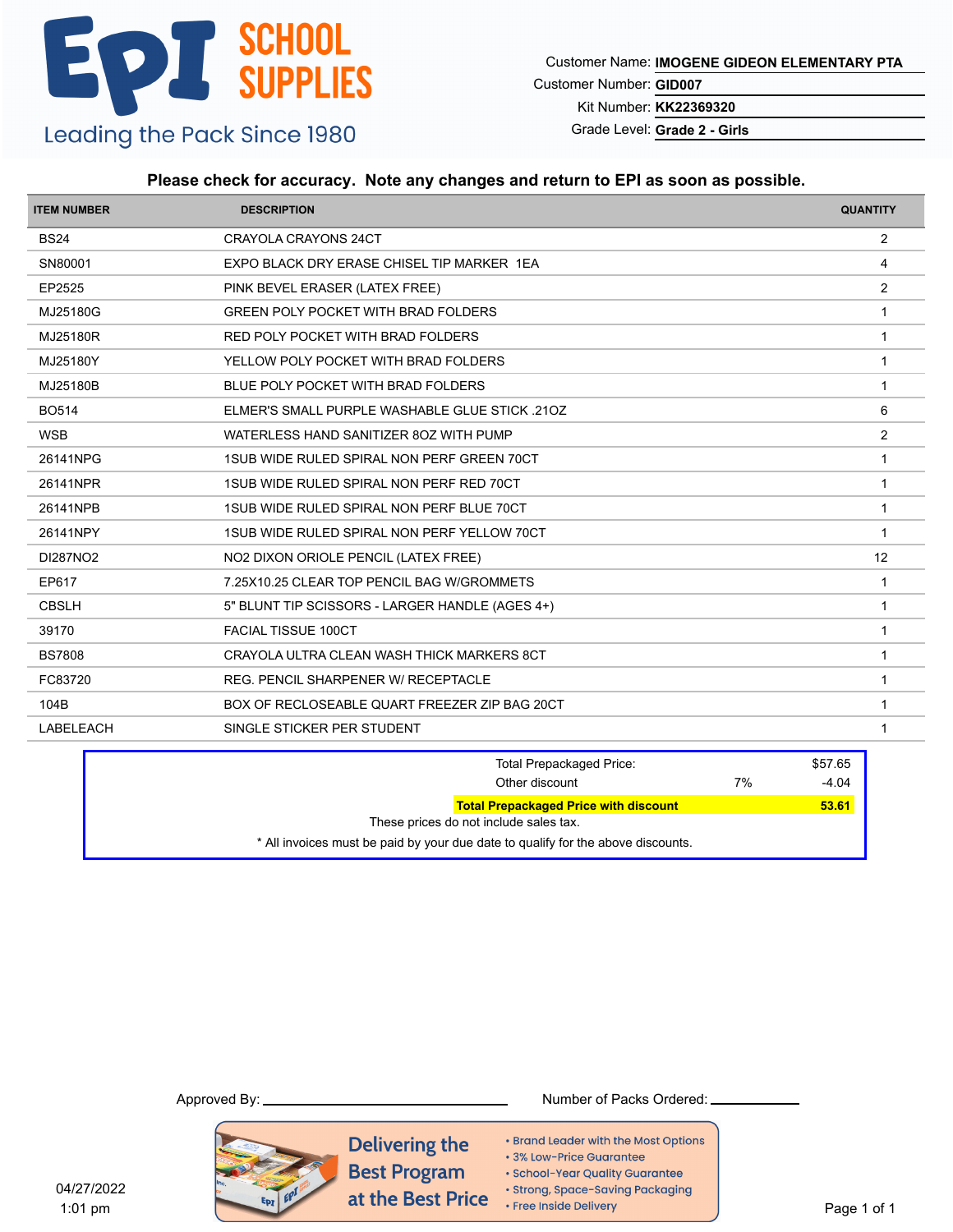Customer Name: **IMOGENE GIDEON ELEMENTARY PTA**

Customer Number: **GID007**

Kit Number: **KK22356633**

Grade Level: **Grade 3 - Boys**

### **Please check for accuracy. Note any changes and return to EPI as soon as possible.**

| <b>ITEM NUMBER</b> | <b>DESCRIPTION</b>                               | <b>QUANTITY</b> |
|--------------------|--------------------------------------------------|-----------------|
| CRS24              | <b>COLORATIONS CRAYONS 24CT</b>                  | 2               |
| EP2525             | PINK BEVEL ERASER (LATEX FREE)                   | 6               |
| MJ25180            | ASSORTED POLY POCKET WITH BRAD FOLDERS           | 2               |
| 20120              | ASSORTED POCKET AND BRAD FOLDER                  | 5               |
| <b>GSS</b>         | COLORATIONS PURPLE SMALL WASH GLUE STICK 320Z    | 6               |
| <b>WSBA</b>        | WATERLESS HAND SANITIZER 8OZ                     | 2               |
| <b>CMB</b>         | COLORATIONS WASHABLE BROAD TIP MARKERS 8CT BOX   |                 |
| 26141              | 1SUB WIDE RULED SPIRAL ASST NOTEBOOK 70CT        | 6               |
| FC12132            | NO2 YELLOW PENCIL (LATEX FREE)                   | 12              |
| EP617              | 7.25X10.25 CLEAR TOP PENCIL BAG W/GROMMETS       |                 |
| <b>CSSLH</b>       | POINTED TIP 5" SCISSORS- LARGER HANDLE (AGES 4+) | 2               |
| 39170              | <b>FACIAL TISSUE 100CT</b>                       | 3               |
| <b>EARBUD</b>      | <b>EARBUDS</b>                                   |                 |
| UC532352           | WIDE RULED BLACK MARBLE COMP BOOK 100CT          | -1              |
| DN24104            | ASST HIGHLIGHTERS 4 PACK                         |                 |
| WMC4               | LOW ODOR ASST CHISEL TIP DRY ERASE MARKER 4CT    | 1               |
| 103B               | BOX OF RECLOSABLE GALLON ZIP BAGS 20CT           |                 |
| <b>LABELEACH</b>   | SINGLE STICKER PER STUDENT                       |                 |

| <b>Total Prepackaged Price:</b>                                                  | \$64.51 |
|----------------------------------------------------------------------------------|---------|
| 7%<br>Other discount                                                             | $-4.52$ |
| <b>Total Prepackaged Price with discount</b>                                     | 59.99   |
| These prices do not include sales tax.                                           |         |
| * All invoices must be paid by your due date to qualify for the above discounts. |         |

#### Approved By: Number of Packs Ordered:

Delivering the • Brand Leader with the Most Options · 3% Low-Price Guarantee **Best Program** · School-Year Quality Guarantee · Strong, Space-Saving Packaging at the Best Price • Free Inside Delivery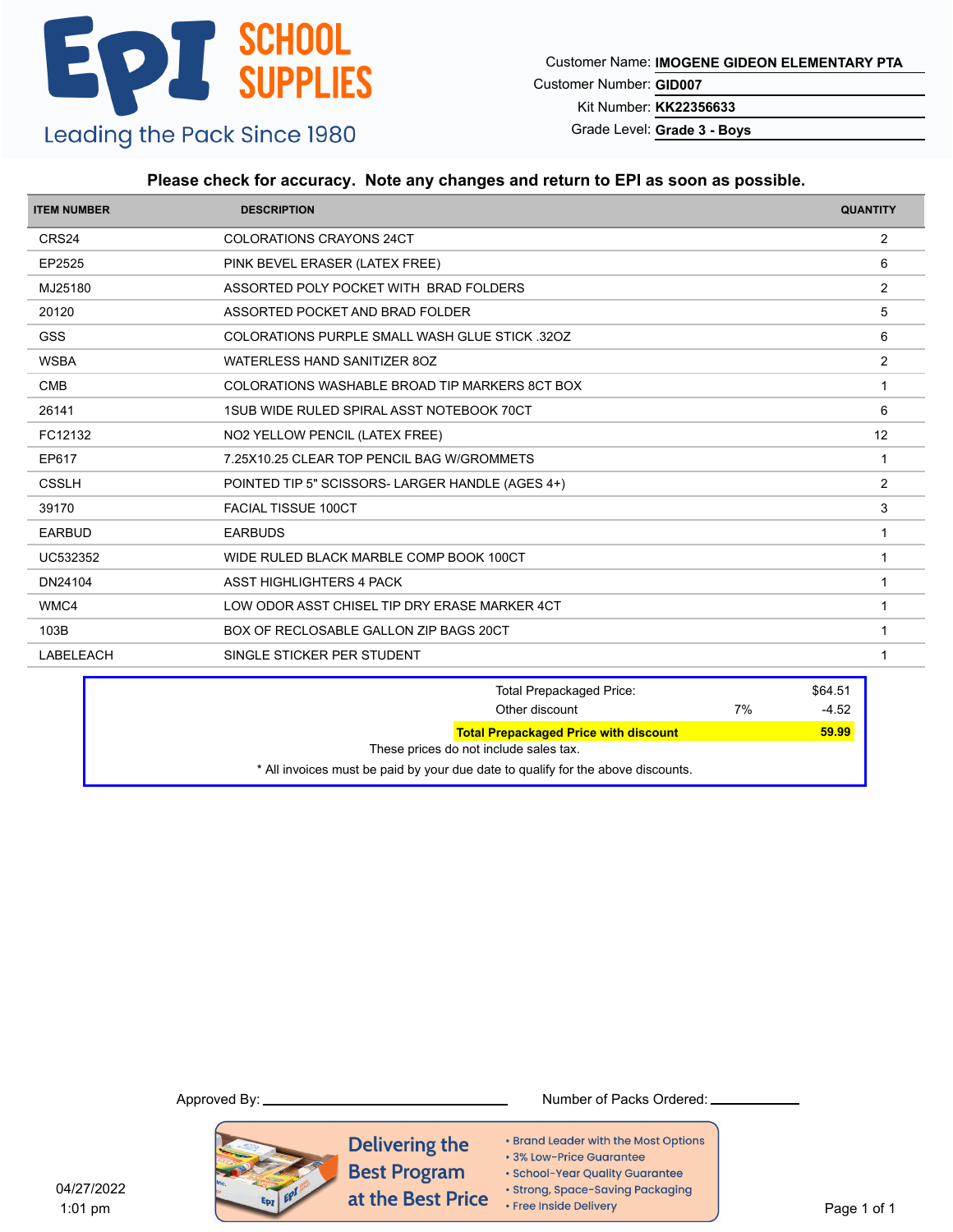Customer Name: **IMOGENE GIDEON ELEMENTARY PTA**

Customer Number: **GID007**

Kit Number: **KK22424758**

Grade Level: **Grade 3 - Girls**

### **Please check for accuracy. Note any changes and return to EPI as soon as possible.**

| <b>ITEM NUMBER</b> | <b>DESCRIPTION</b>                                   | <b>QUANTITY</b> |
|--------------------|------------------------------------------------------|-----------------|
| CRS24              | <b>COLORATIONS CRAYONS 24CT</b>                      | 2               |
| EP2525             | PINK BEVEL ERASER (LATEX FREE)                       | 6               |
| MJ25180            | ASSORTED POLY POCKET WITH BRAD FOLDERS               | 2               |
| 20120              | ASSORTED POCKET AND BRAD FOLDER                      | 5               |
| <b>GSS</b>         | <b>COLORATIONS PURPLE SMALL WASH GLUE STICK 320Z</b> | 6               |
| <b>WSBA</b>        | WATERLESS HAND SANITIZER 8OZ                         | 2               |
| <b>CMB</b>         | COLORATIONS WASHABLE BROAD TIP MARKERS 8CT BOX       |                 |
| 26141              | 1SUB WIDE RULED SPIRAL ASST NOTEBOOK 70CT            | 6               |
| FC12132            | NO2 YELLOW PENCIL (LATEX FREE)                       | 12              |
| EP617              | 7.25X10.25 CLEAR TOP PENCIL BAG W/GROMMETS           | -1              |
| <b>CSSLH</b>       | POINTED TIP 5" SCISSORS- LARGER HANDLE (AGES 4+)     | 2               |
| 39170              | <b>FACIAL TISSUE 100CT</b>                           | 3               |
| <b>EARBUD</b>      | <b>EARBUDS</b>                                       | -1              |
| UC532352           | WIDE RULED BLACK MARBLE COMP BOOK 100CT              |                 |
| DN24104            | ASST HIGHLIGHTERS 4 PACK                             |                 |
| WMC4               | LOW ODOR ASST CHISEL TIP DRY ERASE MARKER 4CT        |                 |
| 115B               | <b>BOX RECLOSABLE SANDWICH ZIP BAGS 50CT</b>         |                 |
| <b>LABELEACH</b>   | SINGLE STICKER PER STUDENT                           |                 |

|                                        | <b>Total Prepackaged Price:</b>                                                  |    | \$63.72 |
|----------------------------------------|----------------------------------------------------------------------------------|----|---------|
|                                        | Other discount                                                                   | 7% | $-4.46$ |
|                                        | <b>Total Prepackaged Price with discount</b>                                     |    | 59.26   |
| These prices do not include sales tax. |                                                                                  |    |         |
|                                        | * All invoices must be paid by your due date to qualify for the above discounts. |    |         |

#### Approved By: Number of Packs Ordered:

Delivering the • Brand Leader with the Most Options · 3% Low-Price Guarantee **Best Program** · School-Year Quality Guarantee · Strong, Space-Saving Packaging at the Best Price • Free Inside Delivery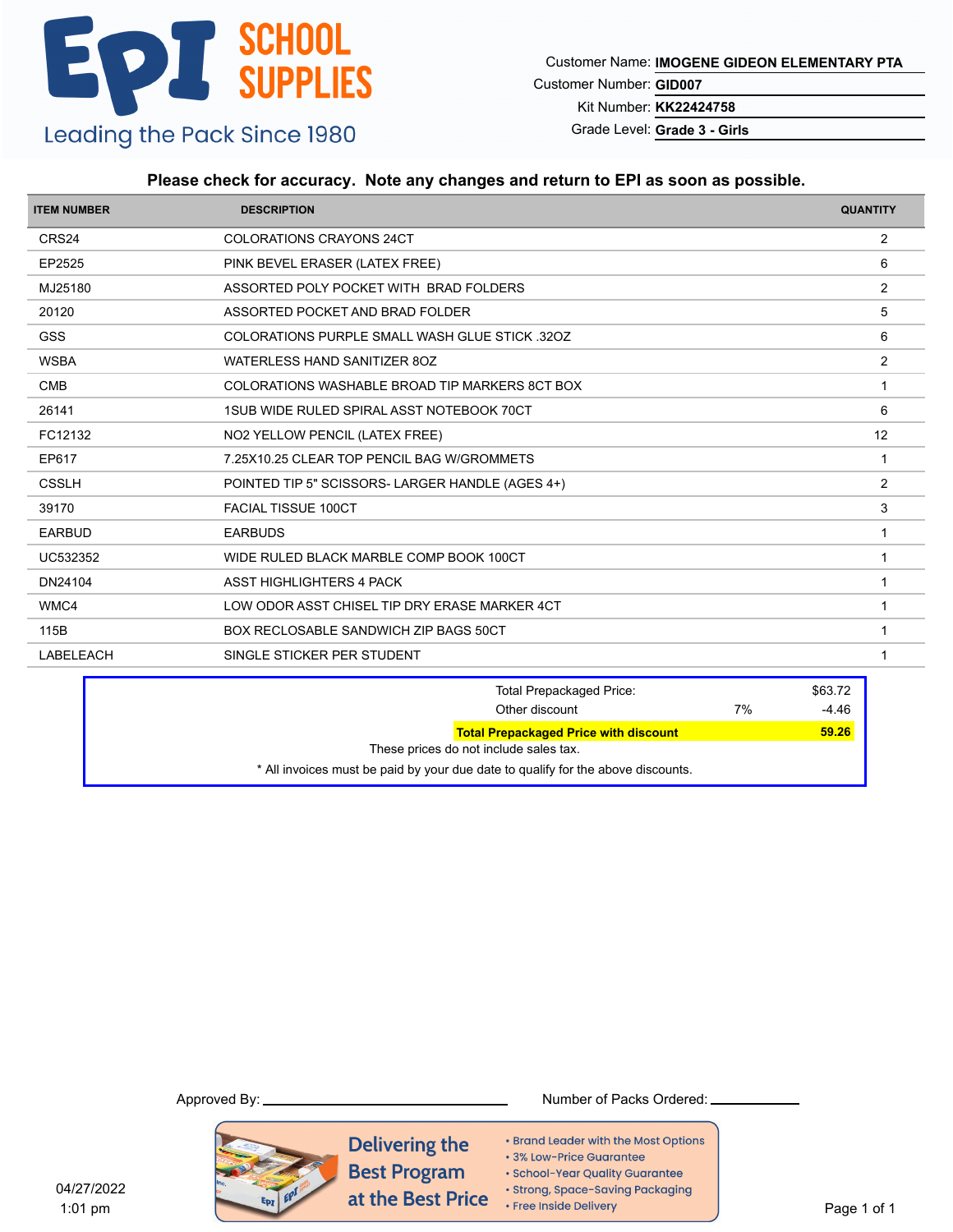Customer Name: **IMOGENE GIDEON ELEMENTARY PTA**

Customer Number: **GID007**

Kit Number: **KK22356646**

Grade Level: **Grade 4**

### **Please check for accuracy. Note any changes and return to EPI as soon as possible.**

| <b>ITEM NUMBER</b> | <b>DESCRIPTION</b>                                    | <b>QUANTITY</b> |
|--------------------|-------------------------------------------------------|-----------------|
| EP617              | 7.25X10.25 CLEAR TOP PENCIL BAG W/GROMMETS            | $\mathbf{1}$    |
| 10026              | 7" PRESHARPENED COLORED PENCILS 12CT                  | $\overline{1}$  |
| CRS24              | COLORATIONS CRAYONS 24CT                              | 2               |
| WMC4               | LOW ODOR ASST CHISEL TIP DRY ERASE MARKER 4CT         | $\mathbf 1$     |
| <b>GSL</b>         | <b>COLORATIONS PURPLE LARGE WASH GLUE STICK .88OZ</b> | 3               |
| DN24104            | <b>ASST HIGHLIGHTERS 4 PACK</b>                       | -1              |
| FC12132S           | NO2 PRESHARPENED YELLOW PENCIL (LATEX FREE)           | 12              |
| <b>CSSLH</b>       | POINTED TIP 5" SCISSORS- LARGER HANDLE (AGES 4+)      | $\mathbf 1$     |
| 39170              | <b>FACIAL TISSUE 100CT</b>                            | $\mathbf 1$     |
| <b>WSBA</b>        | WATERLESS HAND SANITIZER 80Z                          | $\overline{1}$  |
| MJ25180            | ASSORTED POLY POCKET WITH BRAD FOLDERS                | 4               |
| <b>ANTIWIPES</b>   | DISINFECTING WIPES 35CT - NOT FOR SKIN (BULK)         | $\mathbf 1$     |
| 115B               | <b>BOX RECLOSABLE SANDWICH ZIP BAGS 50CT</b>          | 1               |
| 26141              | 1SUB WIDE RULED SPIRAL ASST NOTEBOOK 70CT             | 3               |
| 3M6545EA           | 3X3 NEON SUPER STICKY POST IT NOTES 1 PAD             | $\overline{1}$  |
| UC532352           | WIDE RULED BLACK MARBLE COMP BOOK 100CT               | 3               |
| HO228              | SENTRY WIND-UPS STEREO EARBUDS W/CASE                 | 1               |
| <b>CMB</b>         | COLORATIONS WASHABLE BROAD TIP MARKERS 8CT BOX        | $\mathbf 1$     |
| 103B               | BOX OF RECLOSABLE GALLON ZIP BAGS 20CT                | $\overline{1}$  |
| <b>PBPTC</b>       | POLY PKT CLEAR DIVIDER 5TAB/10 POCKETS                | -1              |
| <b>LABELEACH</b>   | SINGLE STICKER PER STUDENT                            | 1               |

| <b>Total Prepackaged Price:</b><br>Other discount                                      | 7% | \$68.24<br>$-4.78$ |
|----------------------------------------------------------------------------------------|----|--------------------|
| <b>Total Prepackaged Price with discount</b><br>These prices do not include sales tax. |    | 63.46              |
| * All invoices must be paid by your due date to qualify for the above discounts.       |    |                    |
|                                                                                        |    |                    |

Notes: Water bottle not included //